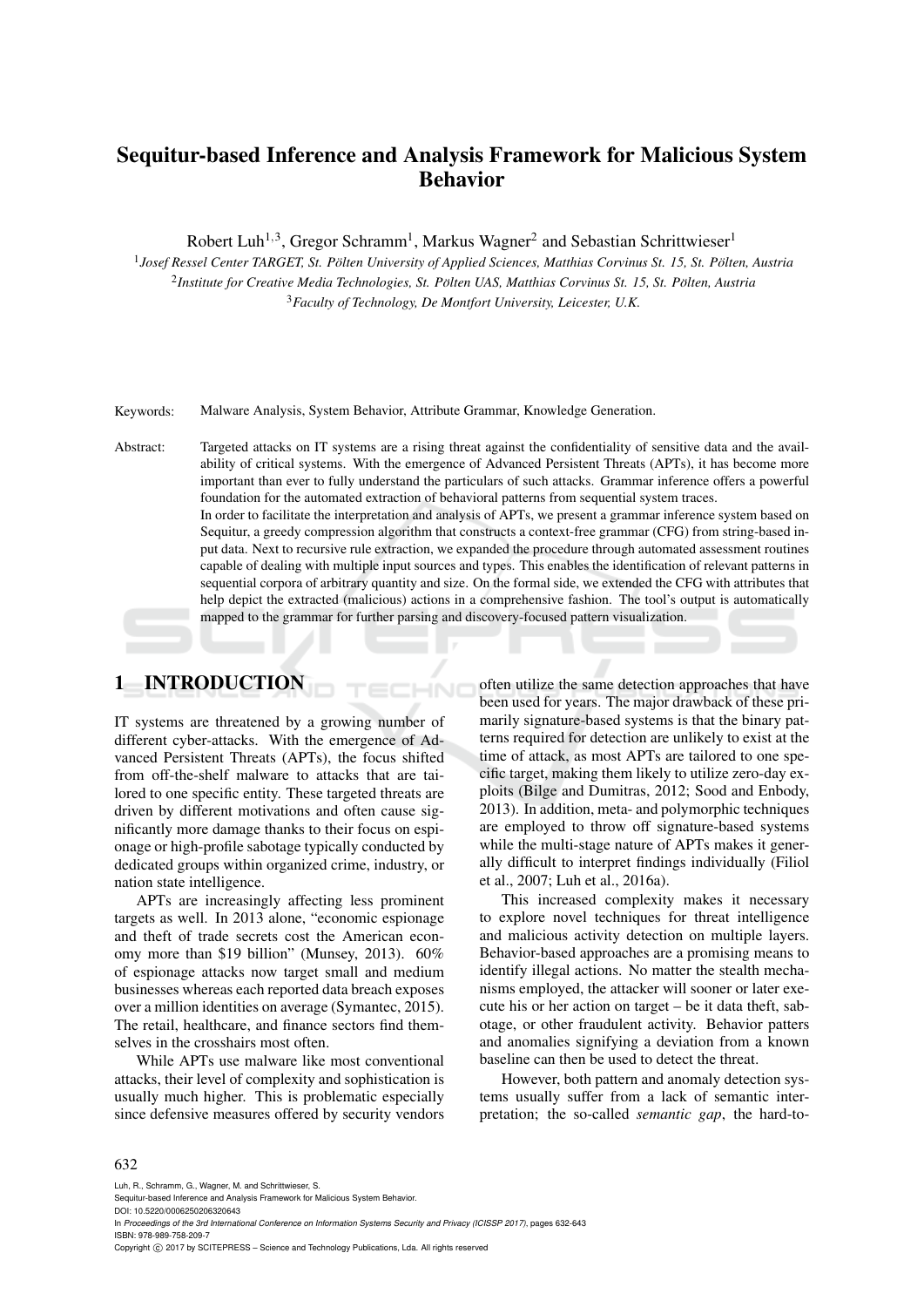bridge difference in syntactic event information and actual attack semantics, remains an issue. Also, patterns are often manually assigned to represent analyst knowledge, while anomaly detection systems do not usually attempt to explain the identified deviations. This makes potential victims vulnerable to unknown attacks and does little to further the exploration of meaning behind the actions of malicious actors.

Successfully discovering potentially malicious system behavior boils down to three major problem domains: the automated generation of patterns that contribute to detecting and understanding complex multi-stage attacks, attack semantics, and the holistic view on targeted attacks and their many properties. Arguably, a powerful formal definition of malicious behavior is the foundation for all of these aspects.

In this paper, we propose an IT system behavior inference and classification methodology based on the Sequitur algorithm (Nevill-Manning and Witten, 1997) and formalized through a context-free grammar (CFG) extended by semantic attributes (attribute grammar). The approach combines a condensed formal definition with the generation of knowledge linked to the information security and malware analysis domains: Instead of manually defining the many terminals and production rules that the description of a behavior trace would require, we automate the process through an extension of Sequitur that is fully capable of determining and evaluating significant rules. This eliminates the analysts' need to come up with fixed patterns describing harmful or benign behavior.

Specifically, we contribute by:

- Defining an attribute grammar capable of depicting sequential behavior while retaining information about triggering process and parameters,
- Developing a grammar inference process based on the Sequitur algorithm for arbitrary system event traces,
- Expanding this approach to a knowledge discovery system supporting automated evaluation and extraction of potentially interesting patterns usable in further interpretation or visualization efforts.

The remainder of this paper is structured as follows: In Section 1.1, similar works in the area of security-related inference are discussed. In Section 2, the specifics of our input event data, the developed attribute grammar, and the Sequitur algorithm are explained. Grammar inference and data analysis is detailed in Section 3. Our implementation and a full example (Section 4) as well as evaluated applications of the approach (Section 5) conclude the paper.

### 1.1 Related Work

In light of the large number of operating systems and programming languages currently available, a universal means of abstraction and classification of malicious behavior into a more generic representation is paramount. (Jacob et al., 2009) present a detection system based on attribute grammars, where syntactic rules describe possible combinations of operations constituting certain behavior, while semantic rules control the data flow between operations and assign general meaning to a sequence. The authors' system is intended as formal foundation for developing robust intrusion and malware detection automata. On the modeling side, (Filiol et al., 2007) propose a generalized model for malware detection which considers both sequence-based and behavior-based detection. An evaluation methodology for behavioral engines of existing products is proposed.

In general, the discovery of program behavior is key to understanding benign and malicious programs. (Zhao et al., 2010) present a semi-automatic graph grammar approach to retrieving the hierarchical structure of an application's activity. This is achieved by mining recurring behavioral patterns from execution traces. The inferred graph grammar and a syntactic parse tree visually represent reused structures found.

On the more traditional anomaly detection side, (Creech and Hu, 2014) introduce a host-based detection method that uses discontiguous system call patterns. The authors use a context-free grammar to describe (but not infer) benign and malicious call traces. Several decision engines were tested and compared in the paper, making it a good starting point for the selection of learning algorithms applicable to system call sequences.

In a patent submitted by (Eiland et al., 2012), the authors describe an intrusion masquerade detection system that includes a grammar inference engine based on Minimum Description Length (MDL) compression. The compression algorithm is applied to sets of input data to build user-specific grammars. The use of intrusion masquerade is ultimately based on the determined distance between template and observed algorithmic minimum sufficient statistic.

Visualization is a predominant theme in this field. With GrammarViz, (Senin et al., 2014) introduce a grammar mining and visualization tool based on CFG induction. While GrammarViz does not specifically consider attributes or malicious software scenarios in general, it describes a practical approach to manually analyzing time series data. (Senin et al., 2015) expand on the concept of algorithmic incompressibility for anomaly detection and present practical examples.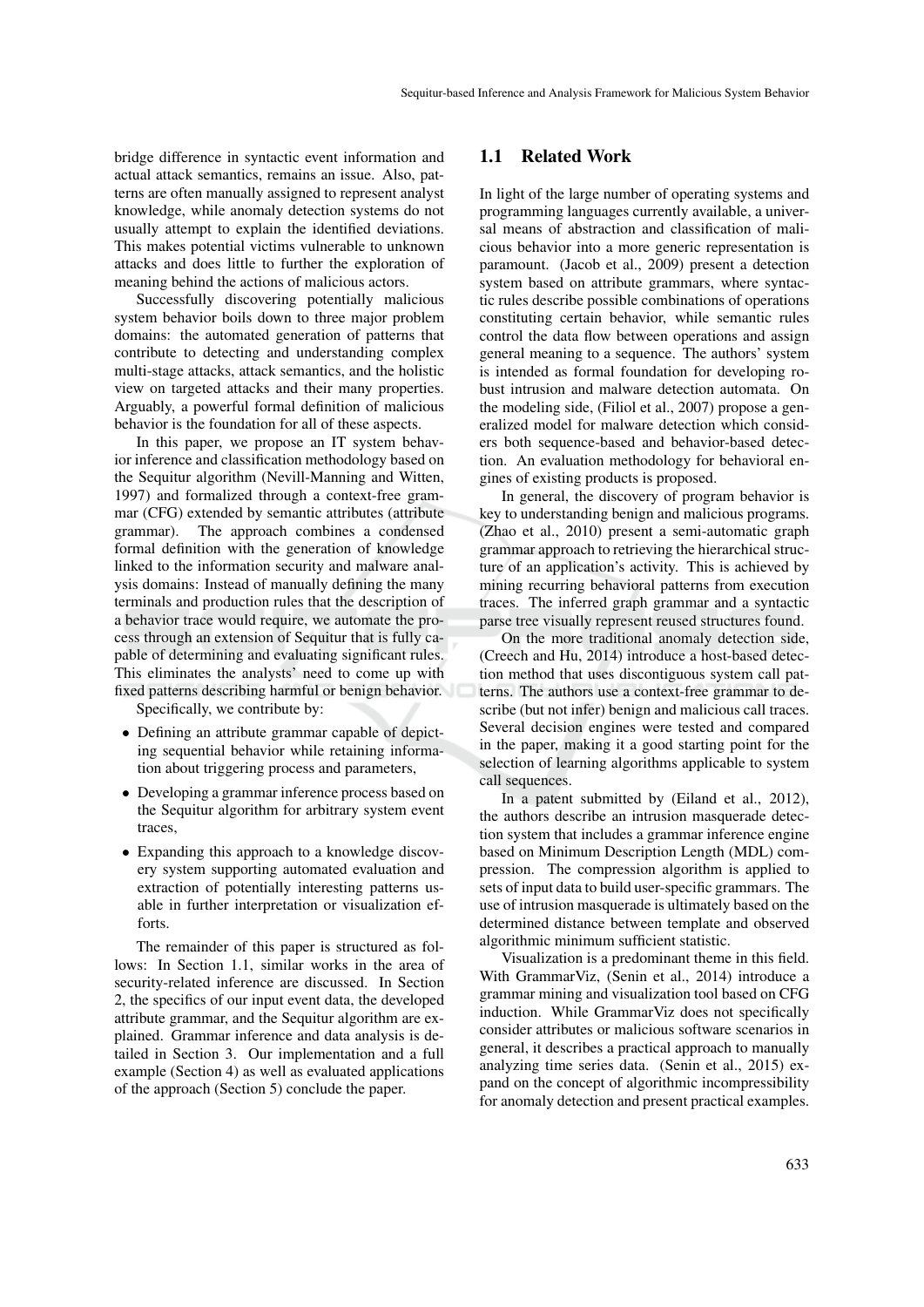## 2 PRELIMINARIES

In this chapter, we introduce the type of system event data used as the foundation of semantic pattern analysis, the formal definition of this information as part of an attribute grammar, as well as the Sequitur compression algorithm we use to determine interesting patterns.

## 2.1 Event Data

The proposed system is based on so-called event traces, which are typically defined as descriptions of operating system kernel behavior invoked by applications and, by extension, a legitimate or illegitimate user. More often than not, these events are abstractions of raw system and API calls that yield information about the general behavior of a sample (Wagner et al., 2015). Raw calls may include wrapper functions (e.g. CreateProcess) that offer a simple interface to the application programmer, or native system calls (e.g. NtCreateProcess) that represent the underlying OS or kernel support functions. In the context of our system, event data is collected directly from the Windows kernel. We employ a driverbased monitoring agent (Marschalek et al., 2015). designed to collect and forward a number of events to a database server. This gives us unimpeded access to events depicting operations related to process and thread control, image loads, file management, registry modification, network socket interaction, and more. For example, a shell event that creates a new text file on a system may be simply denoted as a triple explorer.exe, file-create, document.txt. Additional information captured in the background includes various process and thread ID information required to uniquely identify an event within a system session.

## 2.2 Attribute Grammars

On the formal side, our system uses a context-free grammar extended by attributes, known as attribute grammar (Aho et al., 1986). This decision followed a comprehensive review of several grammars and languages, including graph grammars, state transition graphs based on NLC (Rozenberg, 1997), trace languages, and the aforementioned attribute grammars. The reason for our choice was grounded in the fact that semantically interesting connections between system events are often expressed by their parameters; parameters, that can be aptly modeled by the attributes of a context-free grammar. Performance and

In order to enable the conversion of any kind of trace into an applicable ruleset for behavioral classification, it is necessary to formally define relevant (malicious) actions through distinct patterns that can be integrated into the grammatical hierarchy. We do not manually map system activity to concrete events but use inference to automatically determine likely rules. The derived patterns and, by extension, the full grammar, can be defined as follows:

Let  $AG = (G, A, R, V)$  be an attribute grammar, where:

- $G = (N, T, P, S)$  is a context-free grammar
	- *N*... Set of non-terminal symbols (variables)
	- *T*... Set of terminal symbols (alphabet)
	- *P*... Production rules
	- *S*... Start symbol
- *A* is a finite set of attributes
- *R* is a finite set of attribution rules (semantic rules)
- *V* is a finite set of values assigned to an attribute

Every symbol  $X \in (N \cup T)$  is assigned a finite set of attributes  $A(X)$ . The attribute  $a \in A(X)$  is denoted *X*.*a*. Every attribute  $a \in A(X)$  also has a set of values *V*(*X.a*). Typically, an attribute *a* of symbol *X* ∈ (*N*∪ *T*) that is e.g. assigned the value "0" is denominated as  $X.a = 0$ .

Our methodology uses attributes to store parameters of system events, such as the names of particular files that are being accessed or IP addresses that are being contacted in the course of a network operation. Attributes are also used to retain the connection to the invoking process of an event. In above example, these attributes would be the name of the file being created (namely document.txt) and the name of the process triggering the operation (e.g. explorer.exe).

Formally, the result is an attribute grammar  $AG = (G, A, R, V)$ , where  $a_1 \in A(X)$  is the attribute *trigger\_name* and  $a_2 \in A(X)$  is defined as *element* \_*name*. The value  $v_i \in V(X.a_1)$  identifies the actual name of the observed process responsible for triggering the individual event  $X \in (N \cup T)$ . Value  $v_i \in V(X.a_2)$  denotes the process or file system element the process interacted with.

Raw system events captured by our monitoring agent are processed by the adapted Sequitur algorithm, which infers a full grammar in accordance to above definitions. This grammar is able to depict an arbitrary number of input traces instead of only single files (see Section 3.2 for details), thereby enabling further parsing and semantic analysis.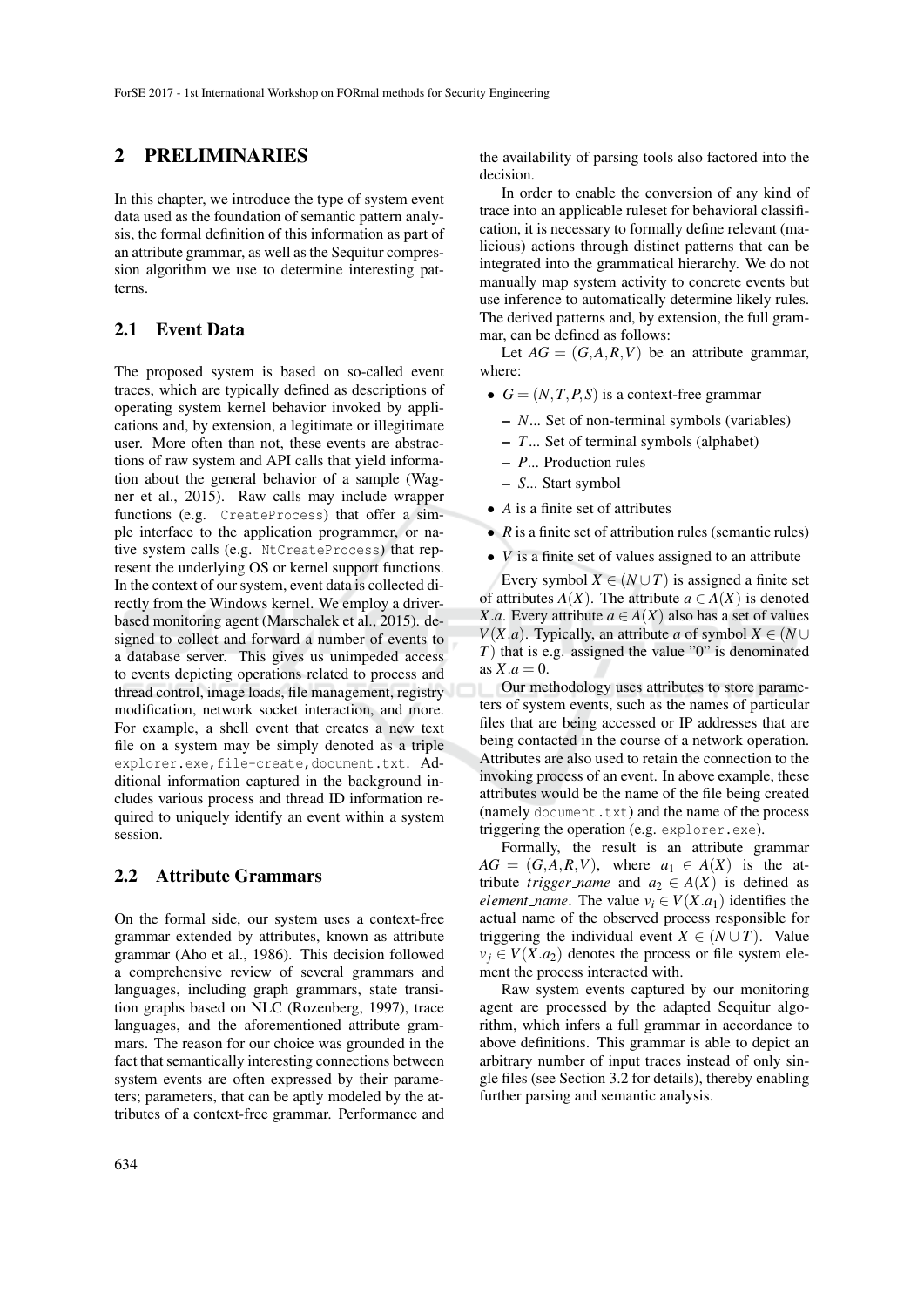## 2.3 Sequitur Algorithm

Sequitur is a greedy compression algorithm that creates a hierarchical structure from a sequence of discrete symbols by recursively replacing repeated phrases with a grammatical rule (Nevill-Manning and Witten, 1997). The result is a representation of the original sequence, which effectively results in the creation of a context-free grammar. The algorithm creates this representation through two essential properties, which are called *rule utility* and *bigram uniqueness*. Rule utility checks if a rule occurs at least twice in the grammar, while bigram uniqueness observes if a bigram occurs only once. A bigram in this context describes two adjacent symbols or terms. Assuming we have a string abcdbcabcd, the first bigram would be ab, followed by a second bigram bc, and so forth. See Table 1 for a complete example of the process.

Table 1: Operation of Sequitur after (Nevill-Manning and Witten, 1997). Property application is *highlighted*.

| Remarks        |  |  |
|----------------|--|--|
|                |  |  |
|                |  |  |
|                |  |  |
|                |  |  |
|                |  |  |
| bc appears 2x  |  |  |
| bigram uniq.   |  |  |
|                |  |  |
|                |  |  |
|                |  |  |
|                |  |  |
|                |  |  |
| bc reappears   |  |  |
|                |  |  |
| bigram uniq.   |  |  |
| aA appears 2x  |  |  |
| bigram uniq.   |  |  |
|                |  |  |
|                |  |  |
| Bd appears 2x  |  |  |
|                |  |  |
|                |  |  |
| bigram uniq.   |  |  |
| B used only 1x |  |  |
|                |  |  |
|                |  |  |
|                |  |  |
|                |  |  |
|                |  |  |
|                |  |  |

The system introduced in this paper also evaluates the inferred grammar in addition to applying the Sequitur algorithm and automatically highlights rules describing potentially relevant behavior.

## 3 INFERENCE AND ANALYSIS **PROCESS**

### 3.1 Preprocessing

Before Sequitur can be used on log files, behavioral traces or other, sequential reports describing the activity of malicious programs, the traces need to be reduced to their core components. In this normalization stage, we have the choice to either strip away all attributes or to retain them in an abstracted fashion as part of the set of terminals. As we want to construct a full, semantics-aware attribute grammar, most information is typically kept. We only reduce volatile information such as (user) IDs, memory addresses, and registry paths to a more manageable set of terminals. Names of known system processes and libraries are not modified in any way while unknown binaries and modules (which are possibly randomly named) are represented by extension-aware placeholders (e.g. 1.txt or 2.exe).

In order to compare the impact of different levels of detail and granularity, we defined a total of three input formats. An example input and output scenario is discussed in Section 4.2.

Verbose – This trace format uses full, attributeenabled events as individual words of the corpus. In verbose mode, the input data is transformed into the following format: triggeringprocess,operation,element-name, which translates to  $v_i \in V(X.a_1), t_x \in T, v_j \in V(X.a_2)$ . For example, a specific file creation operation triggered by the known explorer.exe process would be preprocessed into the following textual input format: explorer.exe,file-create,1.txt.

Reduced – In this preprocessing mode, we omit attribute  $a_2$  to generate a quick view of the high-level activity exhibited by the processes under scrutiny. Here,  $v_j$  is not processed, resulting in a reduced format of triggering-process,operation, depicted as e.g. explorer.exe,file-create.

Granular – The goal in granular mode is to investigate operations not as single word, but as elementary components. Each of the elements processed in verbose mode is treated by Sequitur as one terminal of the bigram. To maintain a level of separation between event triplets, a forth item denoting the start of a new event is prepended before each  $v_i$ . This results in the following input (items delimited by semicolon): <start>;triggeringprocess;operation;element-name.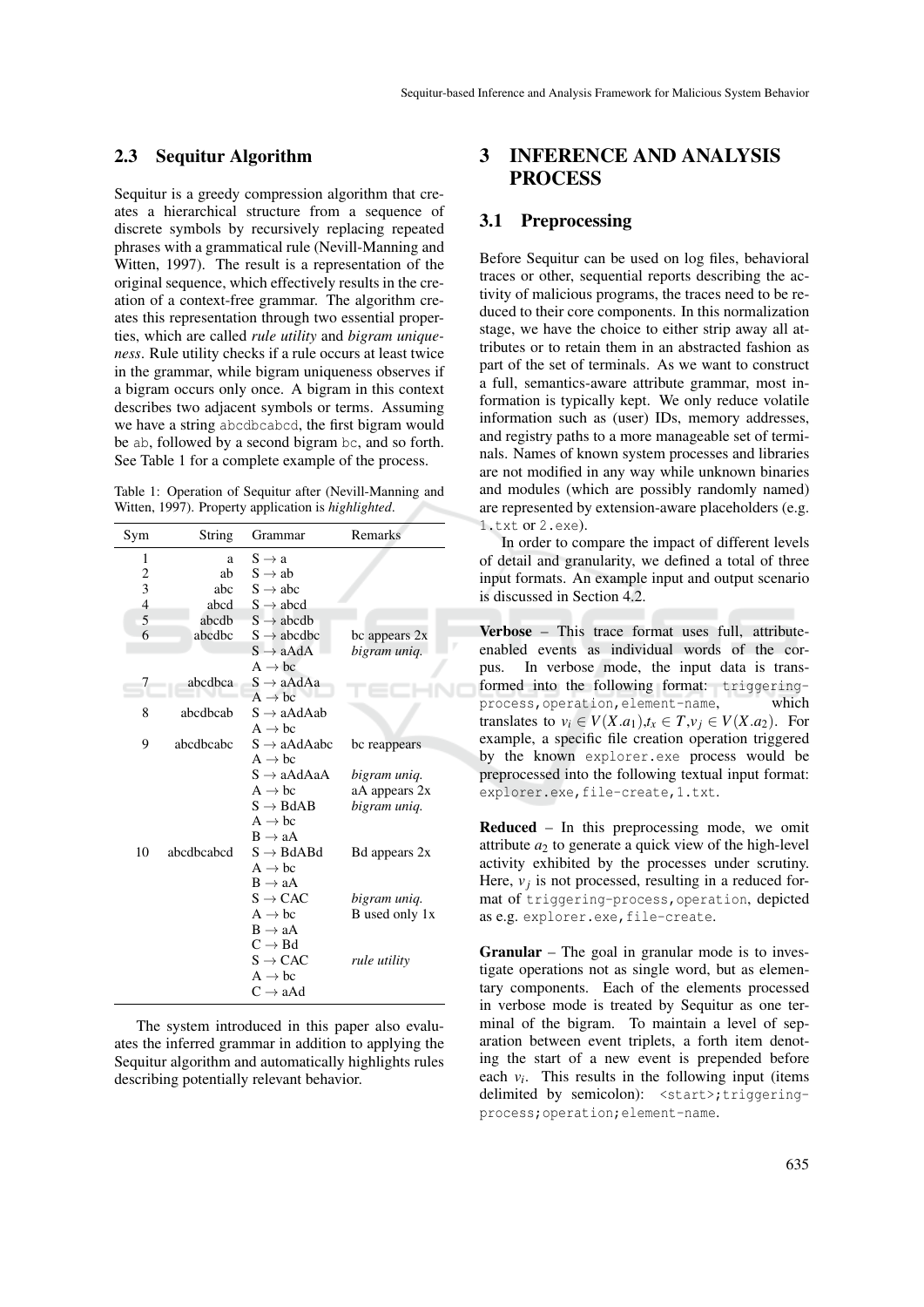### 3.2 Rule Extraction

Since Sequitur only takes a single input file per default, the algorithm had to be adapted to regard traces individually while retaining all information of origin. This way, grammar inference can be applied to several files at once without simply concatenating the input into a single, non-attributable compound trace. Specifically, we altered Sequitur to be capable of constructing rules across file boundaries denoted by a unique separator, which is ignored by the inference engine. This ultimately enables comparative analyses of larger, disconnected data sets that do not necessarily share repeating behavior within a single trace, which, under normal circumstances, is required for the inference process to trigger.

The main stages of the rule extraction process are the following:

Lexical Analysis – In this initial step, each unique terminal  $t \in T$  is assigned a corresponding symbol, called a token. This numerical representation is used to streamline the process by reducing the processing complexity of string-only comparisons. Each new terminal is additionally stored in a translation (symbol) table for later reference.

Grammatical Inference – After the lexical analysis process the Sequitur algorithm is applied to generate an execution trace grammar consisting of tokenized terminal symbols. The first rule  $p \in P$  of each grammar is the start rule, or 'zero rule', which depicts the full grammar of the compressed input data. Every line thereafter contains the following extracted information:

- Rule The rule consists of a left-side rule name (variable), which is sequentially numbered, as well as right-side variables and terminals. The non-terminals are, again, references to finergrained rules while the terminals represent the actual system events. In line with the definition of CFGs, there is only one single variable on the left side of a rule.
- Resolved rule In order to provide a detailed view on individual rules, we recursively resolve each sequence of non-terminals  $n \in N$  to their base terminals  $t \in T$ .

## 3.3 Rule Evaluation

As part of the evaluation process, the final grammar is parsed to determine how many times a specific derivation occurs in each of the investigated input files. Semantically interesting patterns include specific sequences that e.g. occur exactly once in each input trace, making them potential common denominators for a class of malicious behavior. Parsed information includes:

- File Rule (FR) Count This number shows how many times a rule occurs in the current derivation of the input file.
- Grammar Rule (GR) Count The overall count across all supplied input files is specified here. For a single trace, this number is identical to the FR count.
- Prevalence Count This value specifies the number of input files a particular derivation has been found in. The result is displayed as  $x/y$  (*x* in *y*), where  $x$  is the number of files the pattern is prevalent and *y* is the overall count of individual input files.
- Match Flag The extraction of interesting rules is facilitated by determining rules that are identical in occurrence and number across all of the processed input files, indicated by a Boolean flag.
- Rule Length this value defines the overall number of items seen in the entire derivation (i.e. the resolved rule). Multiples of the input file count *y* are likely to represent recursively compressed rules.
- Rule Density this support metric facilitates anomaly detection by calculating the ratio between inferred rules and single terminals that are present in rule zero.

The various counts calculated always include references to the original input files, which help retain each pattern's connection to its semantic source. In Section 4.2, we show an exemplary scenario for a 'verbose' (see Section 3.1) input set.

## 3.4 Rule Transformation

In order to transform the newly inferred rules into an attributed grammar as defined in Section 2.2, a set mechanism is required. In the initial version of our tool, we map each operation to an attributeenhanced terminal while rule identifiers are transformed into descriptive variables: Specifically, each rule is dubbed in accordance to its semantic nature. For example, a rule describing a process-create operation followed by a file-delete operation is transformed into the descriptive variable CREATE-PROC DELETE-FILE. A rule that describes the loading of two image files is dubbed LOAD2-IMG.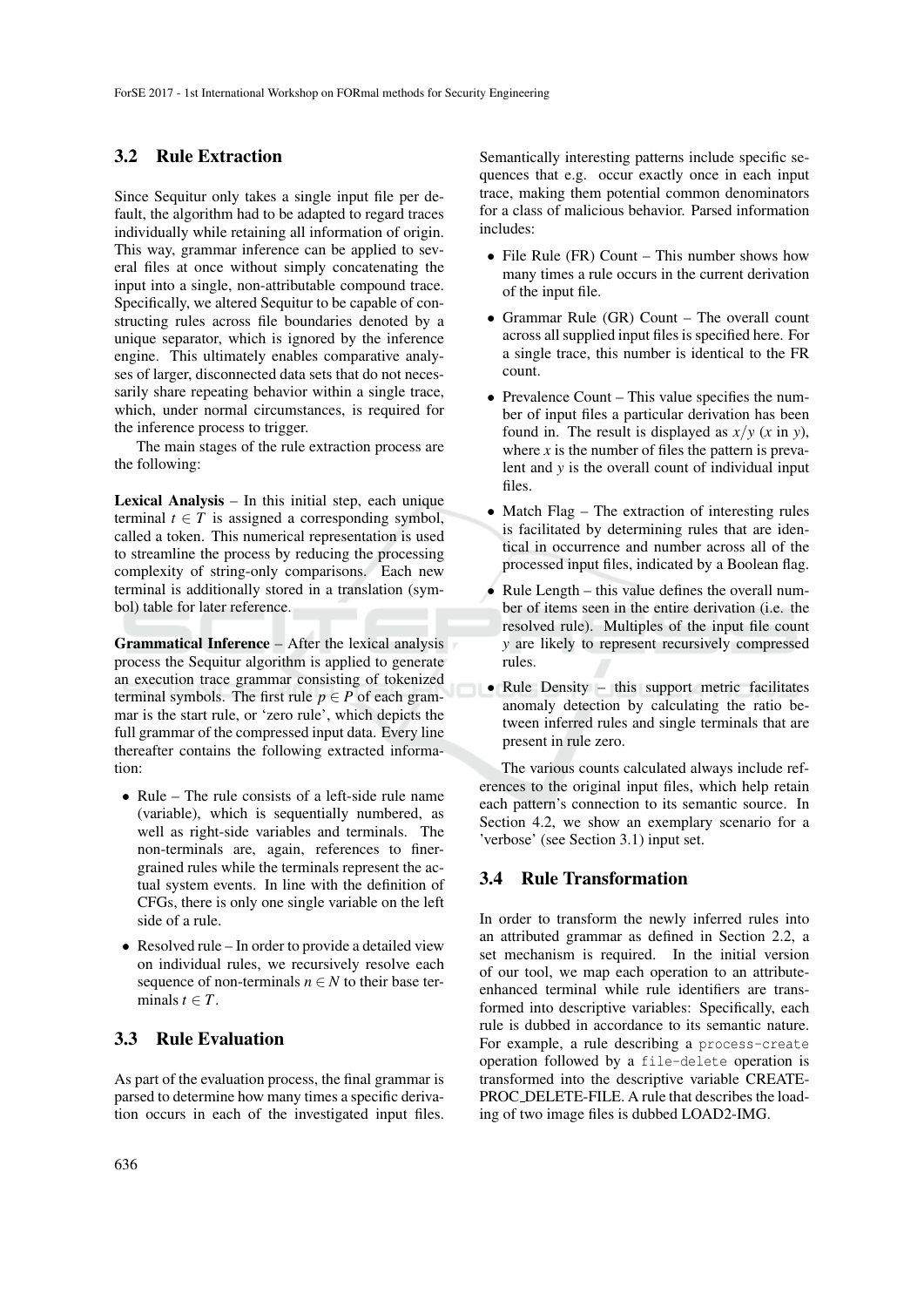The full naming schema *NS* is currently defined as follows:

- $NS = (O, E, MO, ME, L)$ , where
	- Operation *O* = {CREA, MOD, START, LOAD, KILL, DEL, CONN}
	- $-$  Event type  $E = \{$  PROC, THR, IMG, FILE, REG, NET}

– Operation mapping rules  $MO = \{$  $CREA \rightarrow create$ ,  $MOD \rightarrow modify \mid change \mid edit$ ,  $STAT \rightarrow start \mid spawn,$  $LOAD \rightarrow load$ , KILL  $\rightarrow$  kill | stop | terminate,  $DEL \rightarrow$  delete,  $CONN \rightarrow connect$ }

- Event mapping rules  $ME = \{ \text{PROC} \rightarrow \text{process}, \}$ THR  $\rightarrow$  thread, IMG  $\rightarrow$  image, FILE  $\rightarrow$  file,  $REG \rightarrow registry, NET \rightarrow network\}$
- and labeling rules *L*, where

$$
- (O_1|| "^{-}" ||E_1|| "^{-}",..., O_n|| "^{-}" ||E_n)
$$

- If 
$$
O_n = O_{n+1}
$$
 then  $O_n || "2"$ 

The triggering process and element name are then transformed into the attributes *t p* and *en*. Recursive variable descriptors are supported – above naming schema always considers the fully resolved rule. See Section 4.2 for several examples of automatically determined variables.

Future versions of the tool will replace the current mapping with a true semantic descriptor that identifies specific attacker actions or objectives. While a manual assignment of such variables is already possible (Dornhackl et al., 2014), it is not feasible in larger analysis scenarios. The automation of the process is an import research challenge to come.

## 4 IMPLEMENTATION

## 4.1 System Overview

Our grammar inference and evaluation tool is based on the Sequitur application developed by Eibe Frank<sup>1</sup>. All core and extended functionality (such as rule resolving, multi-file capabilities, and statistical assessments) has been fully implemented in Java. The data used as basis for the analysis process is collected using a kernel driver agent deployed on 10 actively used and malware-free Windows 7 machines within a corporate environment. An additional virtual Windows



Figure 1: Overview of the implemented system.

instance is used for dynamically analyzing malicious software. The collected events are stored and processed on a dedicated Postgres database server that generates verbose or reduced traces (see Section 3.1) of specific processes or even entire system sessions. These traces are ultimately used as input for the Sequitur tool. See Figure 1 for a process overview.

In practical scenarios, it might be prudent to use clustering algorithms to pre-classify traces that might share common behavior. While these algorithms typically do not yield insight into event semantics, this intermediate step helps an analyst to select sequences that e.g. belong to a similar class of malware or describe a comparable attack stage. In such a scenario, our inference tool can be used to specifically extract behavioral patterns for a particular use case. In our initial tests, we used Malheur (Rieck et al., 2011) for this very purpose.

### 4.2 Example

With or without preselection, our grammar inference and evaluation tool will generate variables and production rules for a dynamically growing number of terminals and attributes. Below example demonstrates the use of our tool for two simplified 'verbose' input files generated from aforementioned kernel event traces.

```
Input file 1: Verbose mode. Delimiter: newline.
    explorer .exe , file - create ,1. exe
    explorer .exe , process - start ,1. exe
    1. exe , image - load , kernel32 . dll
    1. exe , image - load , advapi32 . dll
    1. exe , registry - modify , hklm / software / microsoft
    1. exe , registry - modify , hklm / software / microsoft
```
<sup>&</sup>lt;sup>1</sup>https://github.com/craignm/sequitur/tree/master/java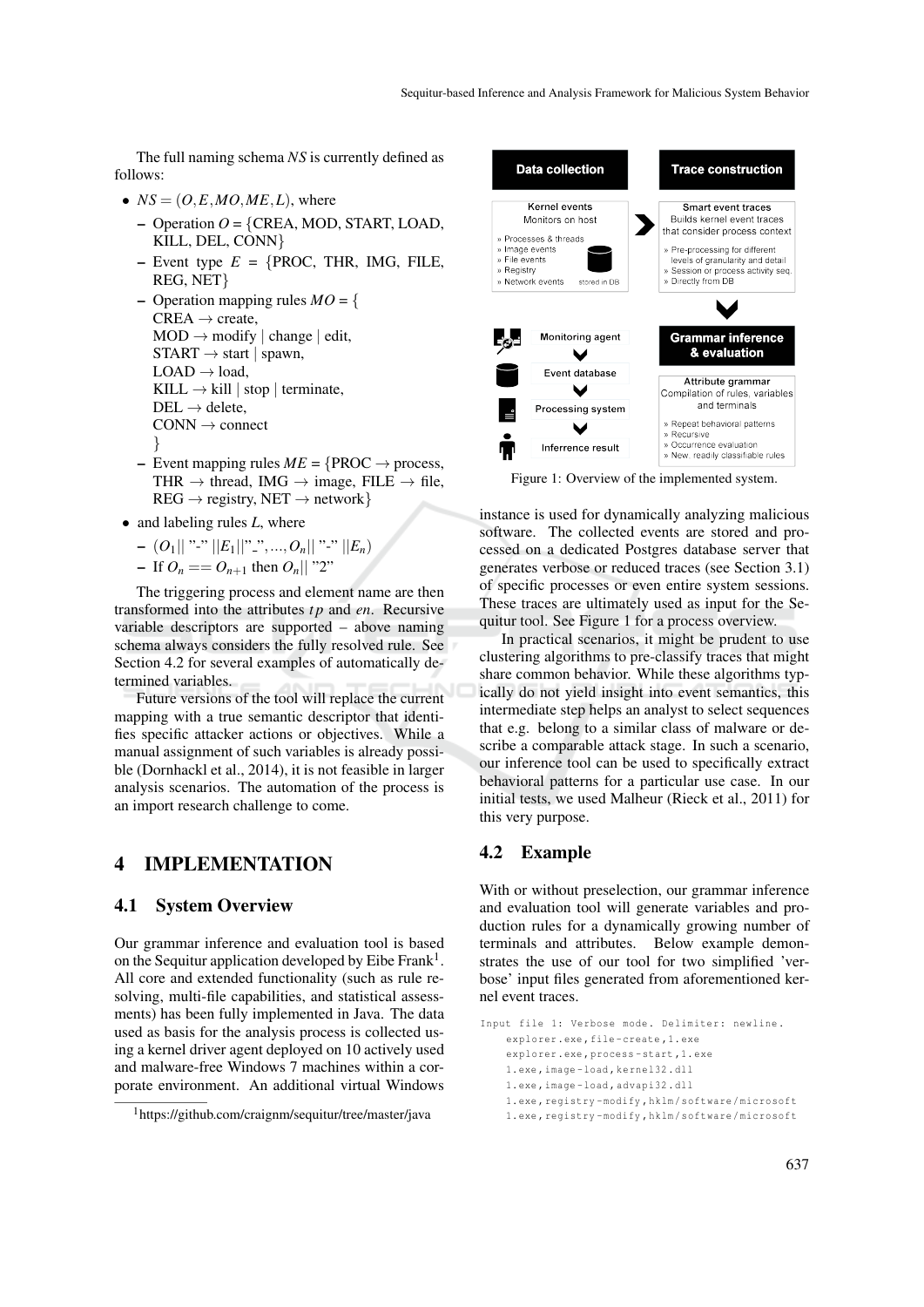```
1. exe , process - create , cmd . exe
cmd .exe , process - create , net . exe
1. exe , registry - create , machine / system
1. exe , registry - modify , hklm / software / microsoft
1. exe , registry - modify , hklm / software / microsoft
cmd .exe , process - kill , net . exe
1. exe , thread - terminate , thread
explorer .exe , file - delete ,1. exe
```
The second input file has been determined by Malheur to be similar, however the commonalities are yet unclear. This is where our pattern evaluation extension comes in.

```
Input file 2: Verbose mode. Delimiter: newline.
    explorer.exe, file-create, 1. exe
    explorer .exe , process - start ,1. exe
    1. exe , thread - create , thread
    1. exe , image - load , kernel32 . dll
    1. exe , image - load , advapi32 . dll
    1. exe , image - load , ws2_32 . dll
    1. exe , registry - modify , hklm / software / microsoft
    1. exe , registry - modify , hklm / software / microsoft
    1. exe , process - create , cmd . exe
    cmd .exe , process - create , net . exe
    cmd .exe , process - kill , net . exe
    1. exe , thread - terminate , thread
    explorer .exe , file - delete ,1. exe
```
Sequitur now infers the following rules and evaluates the frequency, prevalence and similarity of the input (zero rule, resolved rules and the output for input file 2 have been removed for legibility):

```
Output: Rule; File rule count; Grammar rule count;
      Prevalence count; Match flag; Rule length
1 -> explorer .exe , file - create ,1. exe explorer .exe ,
     process-start, 1. exe; 1; 2; 2/2; true; 2
2 -> 1. exe , load - image , kernel32 . dll 1. exe , load -
     image, advapi32.dll; 1; 2; 2/2; true; 2
3 -> 4 1. exe , process - create , cmd . exe cmd .exe ,
     process-create, net. exe; 1; 2; 2/2; true; 4
4 -> 1. exe , registry - modify , hklm / software / microsoft
     1. exe , registry - modify , hklm / software / microsoft
     : 2: 3: 2/2: false: 25 -> cmd .exe , process - kill , net . exe 1. exe , thread -
     terminate , thread explorer .exe , delete - file ,1.
     exe; 1; 2; 2/2; true; 3
```
In our example, the tool has successfully extracted rules that describe behavior observed in both input files. The output is transformed into an attribute grammar as described in Section 2.2. Since semantics is a major factor of rule construction, we assign variables based on the nature of the inferred event. Specifically, above example can be formalized into a grammar as follows:

Let  $AG_1 = (G_1, A, R, V)$  be an inferred CFG extended by attributes, where:

•  $G_1 = (N, T, P, S)$ , and where:

– *N* = {CREA-FILE START-PROC; LOAD2- MOD-REGCREA2-PROC; MOD2-REG; KILL-PROC\_KILL-THR\_DEL-FILE}  $- T = \{$ 

file-create.*t*  $p$ ,  $en$  = explorer.exe, 1.exe; process-start.*tp*,  $en$  = explorer.exe, 1.exe; image-load.*t p*, *en* = 1.exe, kernel32.dll;  $image$ -load.*t p*,  $en = 1$ .exe, advapi32.dll; process-create.*t p*, *en* = 1.exe, cmd.exe; process-create.*t p*, *en* = 1.exe, net.exe; registry-modify.*tp*,  $en = 1$ .exe, hklm/sw/ms; process-kill.*t p*, *en* = cmd.exe, net.exe; thread-terminate.*tp*,  $en = 1$ .exe, thread; file-delete.*t*  $p$ ,  $en$  = explorer.exe, 1.exe }

## $- P = \{$

 $ZERO-RULE \rightarrow CREA-FILE_START-PROC$ <br>LOAD2-IMG MOD-REG\_CREA2-PROC MOD-REG\_CREA2-PROC registry-create.*t p*, *en* = 1.exe, hklm/sys MOD2- REG KILL-PROC KILL-THR DEL-FILE;  $CREA-FILE\_START-PROC$   $\rightarrow$  file $create.tp, en = explore,exe, 1.exe process$ start.*t*  $p$ ,  $en$  = explorer.exe, 1.exe; LOAD2-IMG  $\rightarrow$  image-load.*tp.en* = 1.exe, kernel32.dll image-load.*tp*,  $en = 1$ .exe, advapi32.dll;

 $MOD-REG\_CREA2-PROC \rightarrow MOD2-REG$ process-create.*t p*, *en* = 1.exe, cmd.exe process $create.t p, en = cmd.exe, net.exe;$ 

 $MOD2-REG \rightarrow registry-modify.tp, en = 1.exe,$ hklm/sw/ms registry-modify.*tp*,  $en = 1$ .exe, hklm/sw/ms;

KILL-PROC\_KILL-THR\_DEL-FILE  $\rightarrow$  process-kill.*tp*,*en* = cmd.exe, net.exe  $process$ -kill.*t p*, *en* = cmd.exe, thread-terminate.*tp*,  $en = 1$ .exe, thread file- $\text{delete}.tp, en = \text{explorer}.\text{exe}, 1.\text{exe}$ 

- } – *S* = {ZERO-RULE}
- $A = \{tp; en\}$
- *R* is described as part of the preprocessing stage and defines which portion of the data translates into triggering process  $tp (v_i)$ , operation  $(t_x)$ , and element *en* (*vj*).
- $V = \{\text{exphere, } 1 \text{.} \text{exec}; \text{ } \text{kernel32}. \text{dll}; \text{ } \text{ad-} \}$ vapi32.dll; cmd.exe; net.exe; machine/software/microsoft; thread}

Above attribute grammar has been generated automatically and can now be used as the foundation for further (attribute-based) parsing efforts. The inferred variables, if stored, can be used as new behavioral templates for comparable input data sets. The next Section discusses practical applications of this approach.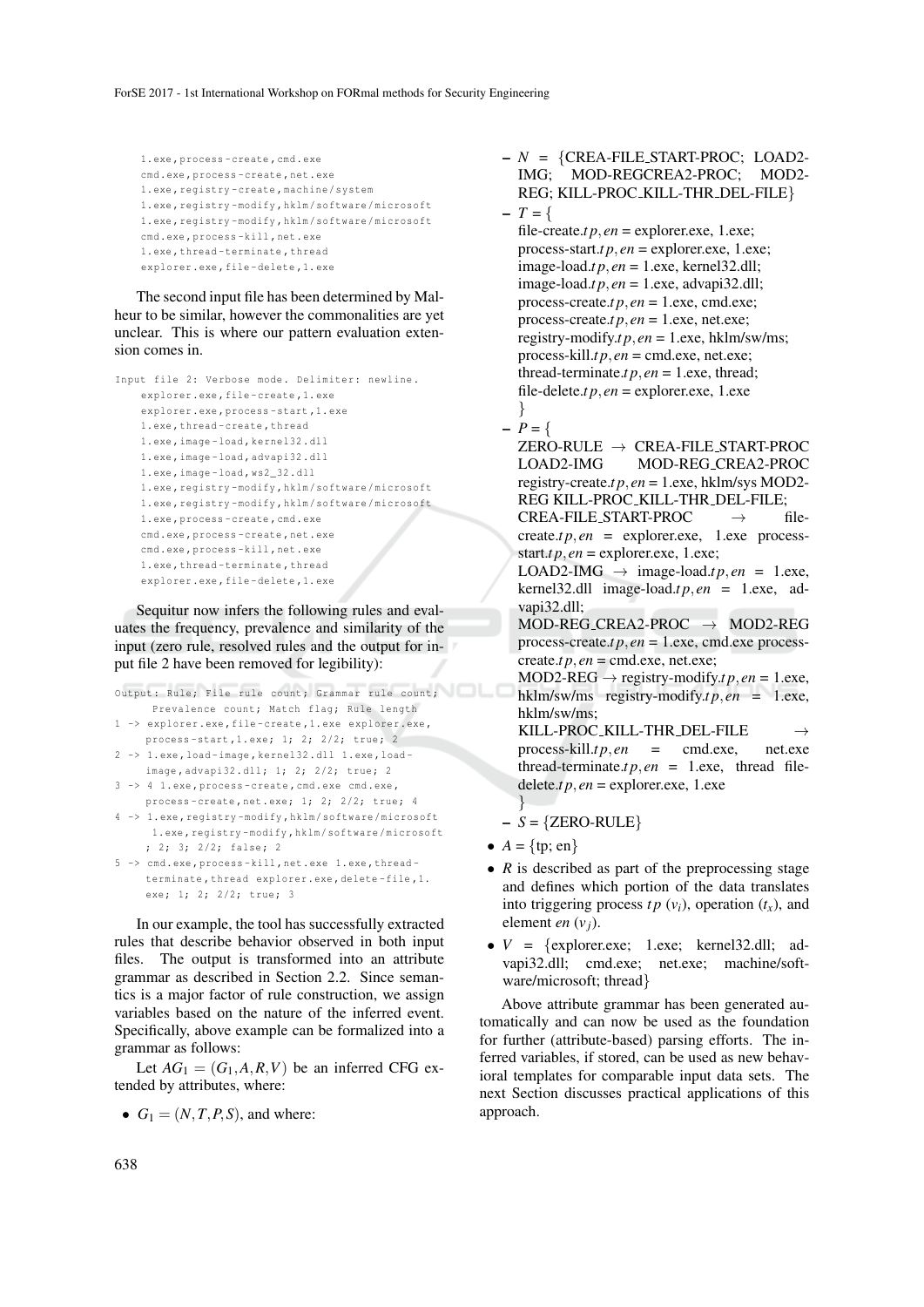## 5 PRACTICAL APPLICATIONS AND EVALUATION

The introduced system has a wide variety of applications. Ranging from preliminary knowledge extraction in malware analysis scenarios to understanding more complex attacks, the adapted inference methodology is versatile in both terms of input data as well as practical benefit. Below, we introduce and evaluate some of its applications and discuss future and ongoing work.

## 5.1 Preparatory Data Reduction

#### 5.1.1 Concept

In many malware and APT attack stage analysis scenarios, analysts are forced to deal with huge amounts of data. Be it kernel events, raw system calls or even assembler-level information, abstraction and reduction of input data is essential to decrease the complexity of many an analysis task. Our solution provides the means through its easily adaptable prepocessing mechanism (see Section 3.1) and the grammar inference system itself. By using the Sequitur approach, it is possible to reduce the input corpus to only relevant bigrams, instead of working with the full, unfiltered set of event or code snippet unigrams. The grammar transformation mechanism (see Section 3.4) also enables us to work with an automatically generated placeholder variable  $n \in N$  instead of several compound terminals.

#### 5.1.2 Evaluation

Current efforts of the team include the pre-abstraction of behavior graph data subsequently used for edit distance calculations (Luh et al., 2017). Minimizing the amount of data to process drastically reduces the computation requirements of expensive graph transformation operations. Specifically, we evaluated several days' worth of benign system events monitored by our kernel driver, collecting 10k, 100k, and 200k sequential events across 525 uniquely named processes running on 10 clean Windows 7 machines. Under normal circumstances, this data would have to be assessed in its entirety, as it is used for creating baseline templates utilized in behavior deviation analysis. Thanks to our Sequitur-enabled data reduction, we can focus on event sequences (rules) that are representative for specific processes, significantly speeding up all subsequent, potentially exponential complexity graph operations.

In our largest exemplary dataset of 200k Windows kernel events, we reduced the number of events to 13,275 (-93.4%), which effectively cut the processing time for both graph template generation and graph transformation calculations by >97%, saving a total of 162 minutes by removing a large number of excess events not required for the analysis. This bumped the graph-based anomaly detection process significantly closer to real-time capabilities for smaller corpora. Performance evaluation showed a maximum memory utilization of around 3.6 GiB, with a total processing time of 22.8 minutes on a 64-bit Intel Core i7-4\* workstation equipped with 16 GiB of RAM.

The overall process has been determined as scaling at quadratic time  $O(n^2)$ , putting it in line with many basic sorting algorithms. Sequitur without any evaluation and rule dissemination is known to operate in linear time  $O(n)$  (Nevill-Manning and Witten, 1997), providing room for future optimization.

## 5.2 Anomaly Detection

### 5.2.1 Concept

In our above preprocessing example, we use grammar inference to determine interesting repeating patterns that are representative of the corpus under investigation. However, the reverse is also a viable scenario: By focusing attention on patterns that do not excessively reoccur, our approach can be used to identify anomalies in a sequence or set of sequences. Parts of the trace that are not replaced by variables during rule construction (i.e. the remaining terminals in between) represent unique events that, in such a scenario, are of particular interest. Rule density (see 3.3) is also important in scenarios where stable behavior is expected: the higher the share of terminals, the higher the overall entropy, and, by extension, the likelihood of anomalous behavior. All anomaly detection efforts can be aided by visualization tools such as Grammar-Viz (Senin et al., 2014) and our own ongoing research introduced in Section 5.3 below.

#### 5.2.2 Evaluation

The Sequitur tool is not limited to system events but can be used with a wide range of sequential input data formats. We specifically evaluated an APT anomaly detection scenario on a set of temperature, speed, and photoelectric sensor data generated by a Siemens Simatic industrial control system (ICS) within a testbed environment. We assessed 12 full production runs in total, whereas one of the runs was maliciously altered by illegally interfering with the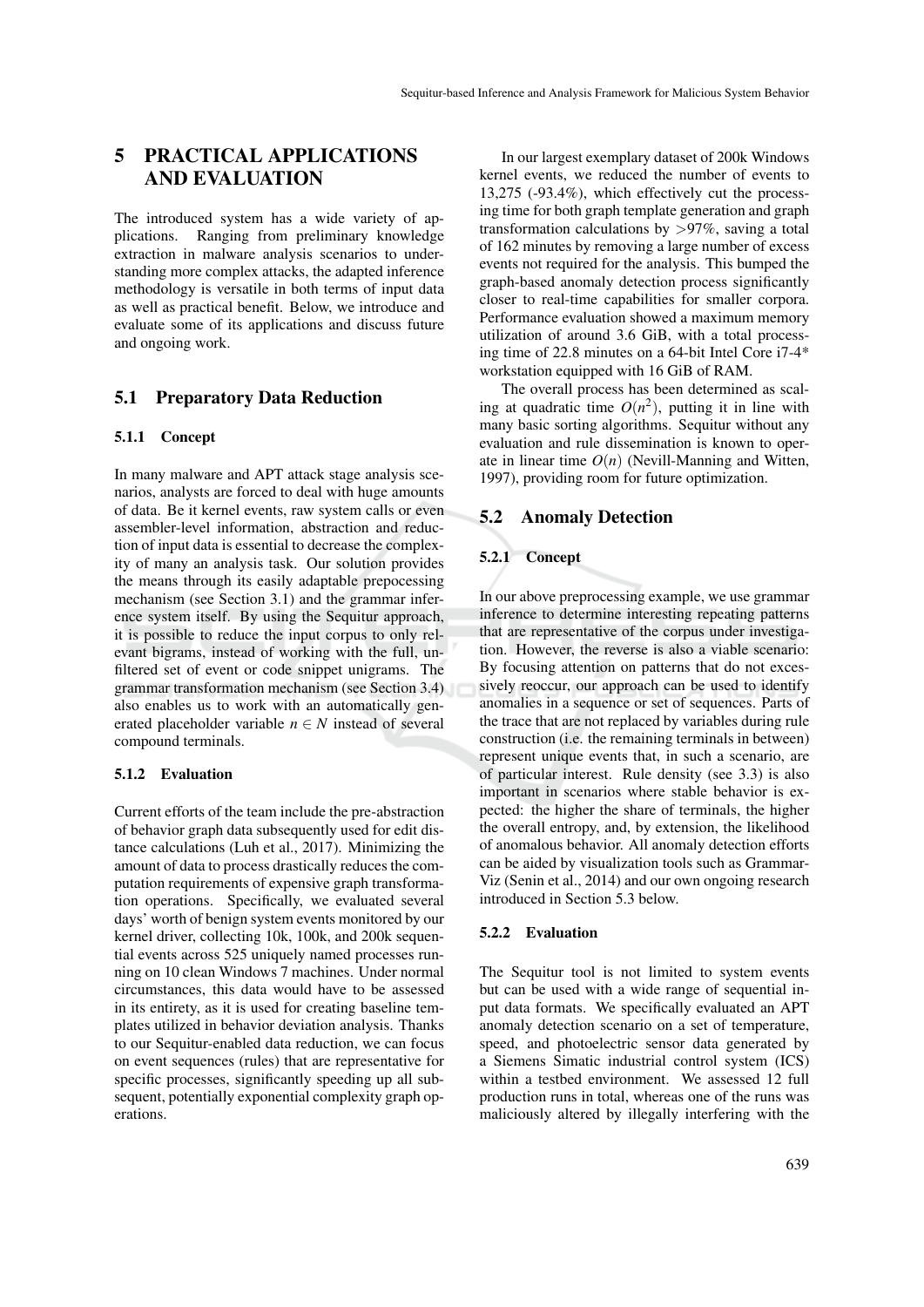| File    | Rule                                                                                                           | FR count       | GR count       | Prevalence | Length         |
|---------|----------------------------------------------------------------------------------------------------------------|----------------|----------------|------------|----------------|
| Ben-2   | $3 \rightarrow 139139$                                                                                         | $\overline{2}$ | 2              | 1/12       | 16             |
| Ben-2   | $4 \rightarrow 140140$                                                                                         | 3              | 3              | 1/12       | 4              |
| Ben-2   | $11 \rightarrow 1 - 0 - 1 - 0 - 1 - 1 - 1 - 1 - 0 - 1 - 0 - 32$ 1-0-1-0-1-1-1-1-1-1-0-1-0-32                   | 2              | 4              | 2/12       | 2              |
| Ben-2   | $12 \rightarrow 1 - 0 - 1 - 0 - 1 - 1 - 1 - 1 - 0 - 1 - 0 - 40$ 1-0-1-0-1-0-1-1-1-1-1-0-1-0-40                 | 2              | 2              | 1/12       | $\overline{c}$ |
| Ben-2   | $23 \rightarrow 1 - 0 - 1 - 0 - 1 - 1 - 1 - 0 - 0 - 1 - 1 - 56$ 1-0-1-0-1-1-1-1-0-0-1-1-56                     | $\overline{2}$ | 2              | 1/12       | $\overline{c}$ |
| Ben-2   | $52 \rightarrow 5353$                                                                                          | 3              | $\overline{5}$ | 2/12       | 4              |
| Ben-2   | $69 \rightarrow 1 - 0 - 1 - 1 - 1 - 1 - 1 - 0 - 0 - 2 - 5 - 59$ 1-0-1-1-1-1-1-1-1-0-0-2-5-59                   | $\overline{2}$ | $\overline{c}$ | 1/12       | 2              |
| Ben-2   | $75 \rightarrow 0 - 0 - 1 - 1 - 1 - 1 - 1 - 1 - 0 - 2 - 5 - 52 0 - 0 - 1 - 1 - 1 - 1 - 1 - 1 - 0 - 2 - 5 - 52$ | $\overline{c}$ | 4              | 2/12       | $\overline{c}$ |
| Ben-2   | $76 \rightarrow 152152$                                                                                        | 3              | 6              | 2/12       | 4              |
| Ben-2   | $98 \rightarrow 1 - 0 - 1 - 1 - 1 - 0 - 1 - 1 - 0 - 2 - 8 - 60$ 1-0-1-1-1-0-1-1-0-0-2-8-60                     | $\overline{c}$ | 2              | 1/12       | 2              |
| Ben-2   | $102 \rightarrow 0 - 0 - 1 - 1 - 1 - 0 - 1 - 1 - 0 - 2 - 8 - 54$ 0-0-1-1-1-1-0-1-1-0-2-8-54                    | 2              | 2              | 1/12       | 2              |
| Ben-2   | $139 \rightarrow 44$                                                                                           | $\overline{c}$ | $\overline{c}$ | 1/12       | 8              |
| Ben-2   | $140 \rightarrow 0-0-0-0-0-1-1-1-0-0-0-20$ 0-0-0-0-0-0-1-1-1-0-0-0-20                                          | 2              | 2              | 1/12       | 2              |
| Mal-1   | $52 \rightarrow 1 - 0 - 1 - 0 - 1 - 1 - 1 - 0 - 0 - 1 - 4 - 56$ 1-0-1-0-1-1-1-1-0-0-1-4-56                     | $\overline{c}$ | 4              | 2/12       | 2              |
| Mal-1   | $57 \rightarrow 1 - 0 - 1 - 1 - 1 - 0 - 1 - 1 - 0 - 2 - 4 - 60$ 1-0-1-1-1-0-1-1-0-0-2-4-60                     | 2              | 2              | 1/12       | 2              |
| $Mal-1$ | $72 \rightarrow 1 - 0 - 1 - 0 - 1 - 1 - 1 - 0 - 0 - 1 - 6 - 52$ 1-0-1-0-1-1-1-1-0-0-1-6-52                     | $\overline{c}$ | $\overline{c}$ | 1/12       | $\overline{c}$ |
| $Mal-1$ | $81 \rightarrow 8282$                                                                                          | $\overline{c}$ | 2              | 1/12       | 64             |
| $Mal-1$ | $82 \rightarrow 8383$                                                                                          | 3              | 3              | 1/12       | 32             |
| $Mal-1$ | $83 \rightarrow 157$ 157                                                                                       | 3              | 3              | 1/12       | 16             |
| $Mal-1$ | $84 \rightarrow 8585$                                                                                          | 3              | 3              | 1/12       | 4              |
| $Mal-1$ | $85 \rightarrow 1 - 0 - 1 - 0 - 1 - 0 - 1 - 1 - 0 - 2 - 7 - 60$ 1-0-1-0-1-0-1-1-1-0-2-7-60                     | 3              | 3              | 1/12       | 2              |
| Mal-1   | $86 \rightarrow 1 - 0 - 1 - 1 - 1 - 1 - 1 - 1 - 0 - 2 - 7 - 59$ 1-0-1-1-1-1-1-1-1-1-0-2-7-59                   | $\overline{2}$ | 2              | 1/12       | $\overline{c}$ |
| $Mal-1$ | $157 \rightarrow 8484$                                                                                         | $\overline{c}$ | 2              | 1/12       | 8              |

Table 2: Extracted and evaluated rules for ICS sensor data traces with low rule density ( $\leq 40\%$ ) and prevalence count ( $\leq 2$ ). Each rule describes an anomaly not typically seen in other input data. FR...file rule, GR...grammar rule.

rotation. This caused a number of atypical sensor readings that are nigh impossible to spot manually.

The full evaluated grammar for a total of 34,000 observed events was constructed almost instantaneously. Sequitur inferred a total of 2,155 rules (sans zero rules), resulting in a 93.7% data compression rate. In stage one, anomaly detection was conducted by assessing rules with a low rule density value. By that metric alone, it was already possible to single out the anomalous trace. With a terminal-to-rule ratio (TRR) of 62.8% (rule density of 37.2%), the malicious sample contained less uniform behavior patterns than the remainder of 11 traces with a mean ratio of 57.3%. Only two benign traces came close to that number, exceeding a TRR of 60%. The comparatively small margin is due to the fact that, in this scenario, anomalous data did not cause sensor spikes but rather triggered a slow, continuous change in behavior.

Further analysis of the possibly deviating behavior was (and is typically) required to solidify the initial verdict. To this end, we used our evaluation system (Section 3.3) to filter rules that are present in only a minority of files and that have a prevalence count of  $\leq$ 2 out of 12. Armed with the preselection based on rule density, we particularly focused on the 3 traces with a TRR of  $>60\%$ . In benign trace 1 (not pictured), only one rule was determined as unique, effectively disqualifying the candidate. Benign trace 2 ("Ben-2" in Table 2) contained 13 rules

that were not seen in the majority of the remaining corpus, whereas the malicious trace ("Mal-1") contained 10 nearly unique rules. A direct comparison of the two remaining anomalous candidates highlighted one particularly interesting, recursively compressed block per trace, which resolved into 16 (benign) and 64 (malicious) terminals, respectively. Patterns with a higher average length are particularly interesting as they identify larger, uninterrupted sequences unique for the dataset under scrutiny.

A domain expert is now able to investigate further and determine the individual events *t* that describe illegal sensor readings, thereby indicating an attack on the production line.

See Table 2 for a direct comparison of the two deviating behavior traces. Rule 3 of "Ben-2", which resolves into 8 terminal pairs as inferred by rule 140 (a rare, but valid sensor state), contributes most to the trace's analysis verdict. For "Mal-1", the same applies to rule 81 (32 iterations of rule 85), effectively identifying the anomalous sensor state.

The extracted, semantically relevant rules can now be formalized and stored for future parsing runs. While this can be done textually, a visuals-assisted solution promises even better results. In the next section, we introduce a practical approach to discovering new knowledge and assisting with anomaly detection efforts through a dedicated visual event analysis tool based on our Sequitur output.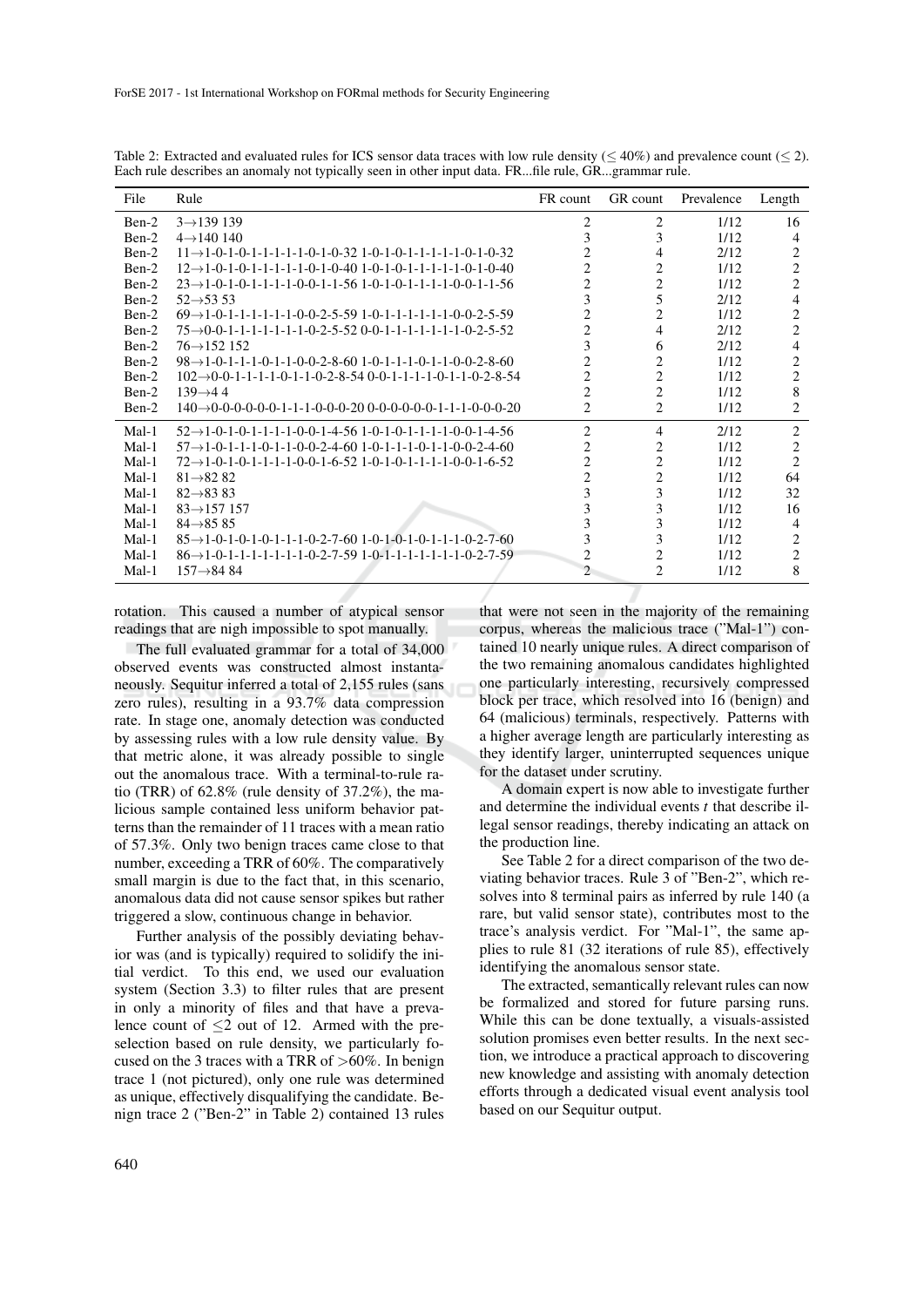![](_page_9_Figure_1.jpeg)

Figure 2: Illustration of the Knowledge-assisted Malware Analysis System (KAMAS) designed to support malware analysts in their work. This system contains a (1) 'Knowledge Base' for automated analysis and knowledge sharing between the analysts, a (2) 'Rule Exploration' area, and a (3) 'Call Exploration' area used to investigate individual events. Various filters at the bottom help to remove redundant data.

## 5.3 Visualization & Knowledge **Discovery**

One of the major uses of our tool is undoubtedly the extraction of new domain knowledge. Inferred patterns can be compiled into a permanent grammar used to detect similar behavior in unknown traces. This process can be supported by interactive visualizations to drastically improve usability. This area of research is typically referred to as visual analytics (VA).

#### 5.3.1 Visual Analytics

Specifically, VA is "the science of analytical reasoning facilitated by interactive visual interfaces" (Thomas and Cook, 2005).

A major tenet of VA is that analytical reasoning is not a routine activity that can be automated completely (Wegner, 1997). Instead it depends heavily on the analyst's initiative and domain experience, which is exercised through interactive visual interfaces. Such interfaces, especially information visualizations, are high bandwidth gateways for the depiction of structures, patterns, and connections hidden in the data. Furthermore, visual analytics often involves automated analysis methods that perform various computations on potentially large volumes of data.

When analysts solve real world problems they typically have large volumes of complex and heterogeneous data at their disposal, as is evidenced by above application scenarios (see Sections 5.1 and 5.2). Externalization and storing of implicit knowledge will make it available as *explicit domain knowledge*, which is defined as knowledge that "represents the results of a computer-simulated cognitive process, such as perception, learning, association, and reasoning (...)" (Chen et al., 2009).

Through visualization, explicit knowledge can be used to graphically summarize and abstract a dataset. Put simply, it enables quicker and more precise analyses of complex input data such as the set of traces used in the above ICS example.

Using VA for security applications is a widely accepted practice. In (Wagner et al., 2014), the authors surveyed tools for behavior-based malware analysis in addition to visual representations best suited to various domain challenges. Through a data–users–tasks analysis (Miksch and Aigner, 2014), they ascertained that the parse tree of a cluster grammar (such as the one generated by the Sequitur algorithm), can be abstracted to a directed acyclic graph, where each node represents part of a sequence. This is where our VA prototype comes in.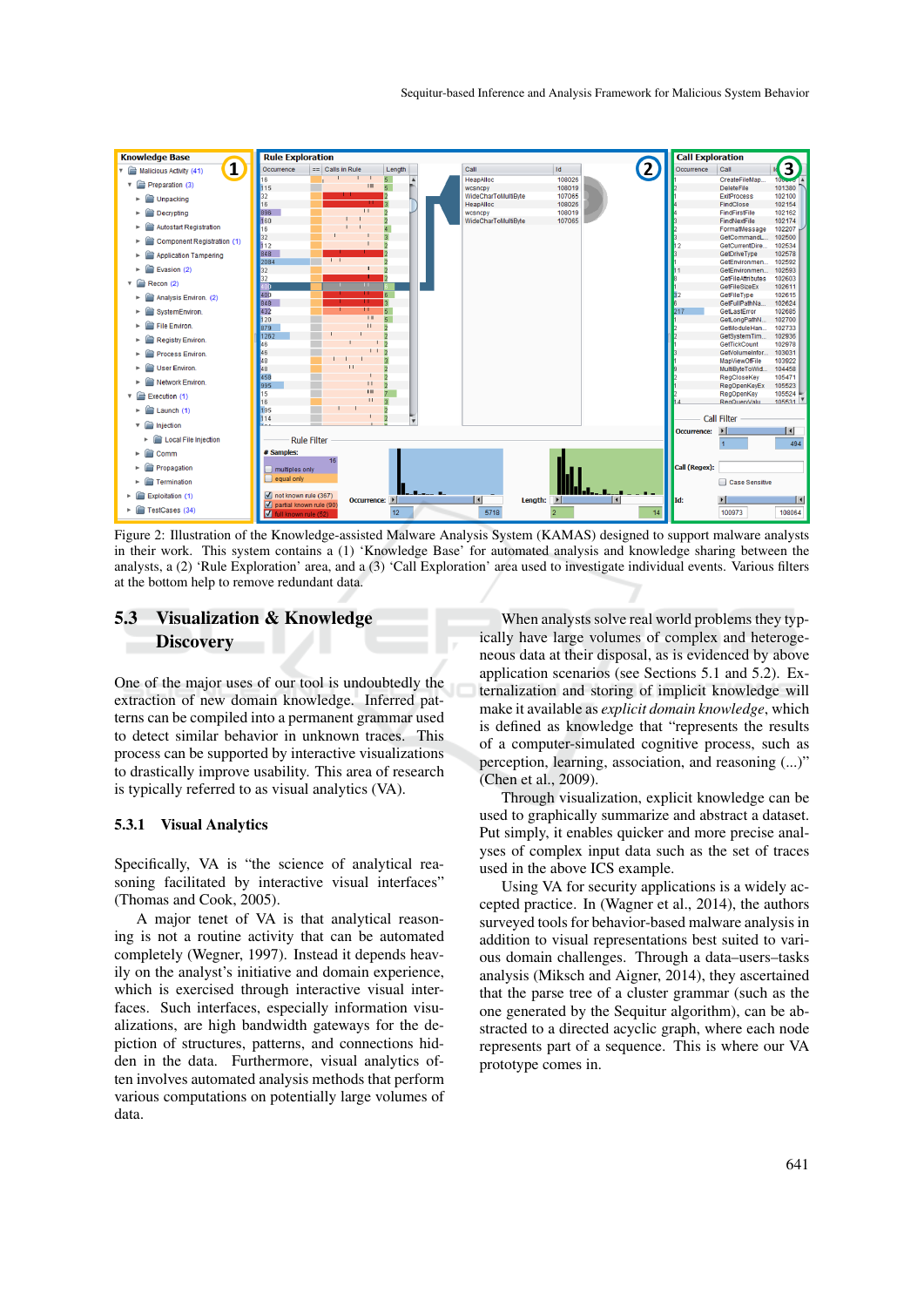#### 5.3.2 Prototype Implementation

Based on above findings, we created an early prototype, KAMAS, that can be used to visualize and further assess the data generated by the Sequitur tool. Figure 2 depicts a screenshot of the KAMAS interface.

The "knowledge base" (1) contains the explicit knowledge used for automated analysis. Newly extracted patterns can be stored in a database for later use, whereas existing ones serve as real-time filter that automatically highlights known patterns. In the "rule exploration" area (2), the analyst can see the different rules (left side only) generated by Sequitur, including all information pertaining to its file and grammar count as well as its length. Selecting a specific rule unfolds the fully resolved rule for further study. Additionally, an arc diagram will be shown to highlight events that constitute a known sequence. The "call exploration" area (3) lists all events contained in the loaded file(s). To cope with the potentially huge amount of data, the analyst has the ability to use different, regular-expression-enabled filters to locate data of interest. New rules discovered through visual analysis can be added into the knowledge base via a simple drag and drop action.

A full evaluation of KAMAS (including a comprehensive usability study) will be disseminated at a later date.

ECHNO

## 6 FUTURE WORK

SCIENCE *A*ND

One of the main areas of future improvement is undoubtedly the automated semantic interpretation of inferred variables, which, in the tool's current iteration, are assigned based on the operations (terminals) that constitute the respective rule. In the future, this representation will be changed to include actual attacker goals and actions. Ultimately, we plan to link the process to the team's previous work, which focuses on the development of a targeted attack ontology (Luh et al., 2016b). Automatically extracted events will be mapped to said ontology, thereby providing a complete view on likely attack scenarios induced by the events in question.

In terms of validation, future work will encompass a detailed proof of soundness for the attribute grammar specification used in the paper. Furthermore, we will test our behavioral engine against evaluation systems such as the one introduced by (Filiol et al., 2007). Specific applications such as the anomaly detection functionality discussed in Section 5.2 will also be evaluated in greater detail.

On the knowledge discovery side, it is planned to finalize development of the KAMAS visualization tool mentioned in Section 5. Specific functionality enabling further statistical assessment will be included to facilitate (malware) forensics, automated sample classification, and various intrusion detection scenarios coupled with a database of explicit domain knowledge.

In general, the cross-integration of visual analytics and knowledge discovery methods will be an integral part of our future research into the practical applications of the Sequitur approach.

## 7 CONCLUSION

In this paper, we presented a grammar inference system based on an adapted version of Nevill-Mannings' Sequitur algorithm. Thanks to its versatile nature, the tool offers various benefits for the information security community, ranging from knowledge discovery in sequential system activity or malware execution traces, to applied anomaly detection and grammarenabled behavior interpretation.

We have successfully tested the induction and analysis system with several classes of input data. When used to streamline input traces for other, computationally expensive processes, we have achieved a significant reduction in complexity by extracting representative variables that describe relevant patterns. Anomaly detection based on the rule density metric showed promising results in identifying deviating traces and their behavioral sequences in close to real time. With KAMAS, we additionally introduced a visual analytics platform that uses the generated data to assist analysts in extracting relevant rules.

All in all, the grammar inference tool can be used to quickly and accurately discover and highlight recurring patterns in sequential sets of arbitrary host and network activity, thereby aiding in bridging the semantic gap between captured event traces and attacker behavior.

## ACKNOWLEDGEMENTS

The financial support by the Austrian Federal Ministry of Science, Research and Economy and the National Foundation for Research, Technology and Development is gratefully acknowledged.

Furthermore, this work was supported by the Austrian Science Fund (FWF) via the KAVA-Time project (no. P25489).